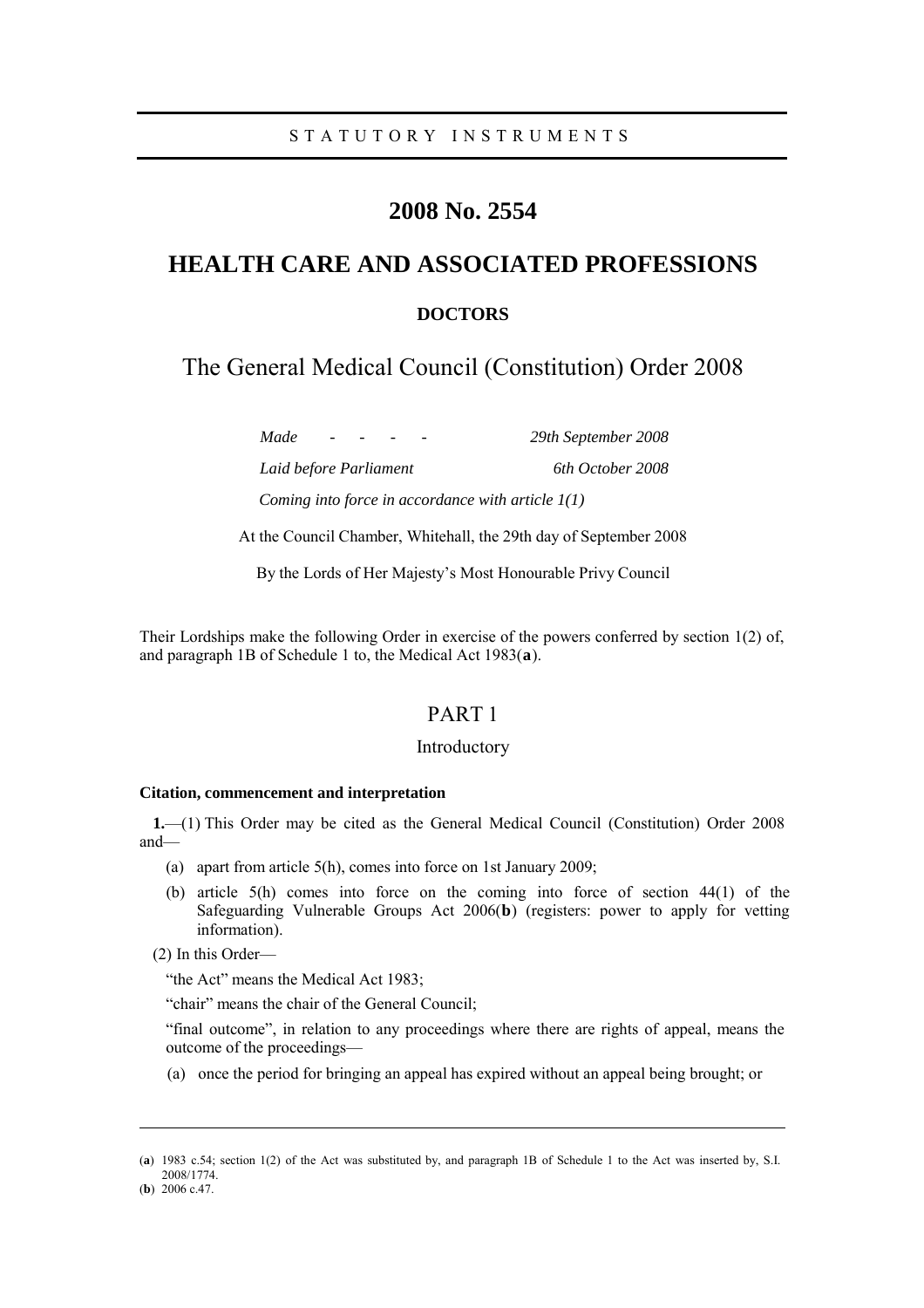(b) if an appeal is brought in accordance with those rights, once those rights have been exhausted;

"licensing body" means any body, other than the General Council, anywhere in the world that licenses or regulates any profession;

"member", unless the context otherwise requires, means a registrant member or a lay member and includes the chair; and

"spent conviction" means—

- (a) in relation to a conviction by a court in Great Britain, a conviction that is a spent conviction for the purposes of the Rehabilitation of Offenders Act 1974(**a**); or
- (b) in relation to a conviction by a court in Northern Ireland, a conviction that is a spent conviction for the purposes of the Rehabilitation of Offenders (Northern Ireland) Order 1978(**b**).

# PART 2

## Membership of the General Council

#### **Composition of the General Council**

**2.** The General Council shall consist of 12 registrant members and 12 lay members.

## **Terms of office of members**

**3.**—(1) The duration of the term of office of each member of the General Council shall be determined by the Privy Council, on appointment.

(2) No member of the General Council may hold office as a member of the General Council for more than an aggregate of 8 years during any period of 20 years.

(3) For the purposes of the computation of years under paragraph (2), service as a member of the General Council before 1st January 2005 is to be discounted.

#### **Education and training of members**

**4.** The General Council shall make provision in standing orders with respect to the requirements with regard to education and training of members of the General Council, and those standing orders may provide for—

- (a) that education and training to be the responsibility of another body; and
- (b) those requirements to be set and varied by that body from time to time.

#### **Disqualification from appointment as a member**

**5.** A person is disqualified from appointment as a member of the General Council if that person—

- (a) has at any time been convicted of an offence involving dishonesty or deception in the United Kingdom and the conviction is not a spent conviction;
- (b) has at any time been convicted of an offence in the United Kingdom, and—
	- (i) the final outcome of the proceedings was a sentence of imprisonment or detention, and
	- (ii) the conviction is not a spent conviction;

<sup>(</sup>**a**) 1974 c. 53.

<sup>(</sup>**b**) S.I. 1978/1908 (N.I. 27).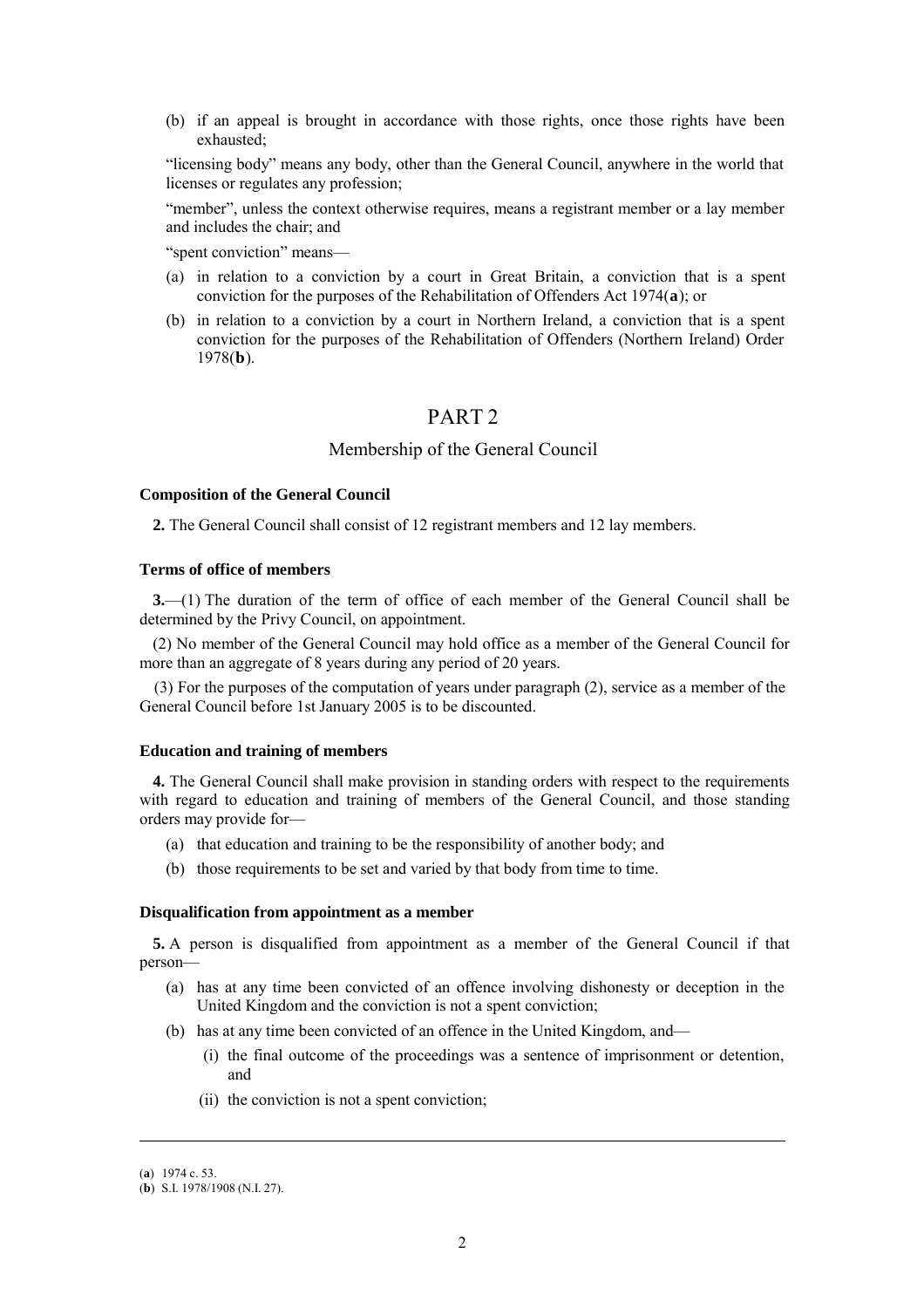- (c) has at any time been removed—
	- (i) from the office of charity trustee or trustee for a charity by an order made by the Charity Commissioners, the Charity Commission or the High Court on the grounds of any misconduct or mismanagement in the administration of the charity—
		- (aa) for which the person was responsible or to which the person was privy, or
		- (bb) which the person by their conduct contributed to or facilitated, or
	- (ii) under—
		- (aa) section 7 of the Law Reform (Miscellaneous Provisions) (Scotland) Act 1990(**a**) (powers of Court of Session to deal with management of charities), or
		- (bb) section 34(5)(e) of the Charities and Trustee Investment (Scotland) Act 2005(**b**) (powers of the Court of Session),

from being concerned with the management or control of any body;

- (d) has at any time been removed from office as the chair, member, convenor or director of any public body on the grounds, in terms, that it was not in the interests of, or conducive to the good management of, that body that the person should continue to hold that office;
- (e) at any time has been adjudged bankrupt or sequestration of the person's estate has been awarded, and—
	- (i) the person has not been discharged, or
	- (ii) the person is the subject of a bankruptcy restrictions order or an interim bankruptcy restrictions order under Schedule 4A to the Insolvency Act 1986(**c**) (bankruptcy restrictions order and undertaking);
- (f) has at any time made a composition or arrangement with, or granted a trust deed for, the person's creditors and the person has not been discharged in respect of it;
- (g) is subject to—
	- (i) a disqualification order or disqualification undertaking under the Company Directors Disqualification Act 1986(**d**),
	- (ii) a disqualification order under Part II of the Companies (Northern Ireland) Order 1986(**e**),
	- (iii) a disqualification undertaking under the Company Directors Disqualification (Northern Ireland) Order 2002(**f**), or
	- (iv) an order made under section 429(2) of the Insolvency Act 1986 (disabilities on revocation of a county court administration order);
- (h) has been included by—
	- (i) the Independent Barring Board in a barred list (within the meaning of the Safeguarding Vulnerable Groups Act 2006(**g**) or the Safeguarding Vulnerable Groups (Northern Ireland) Order 2007(**h**)), or
	- (ii) the Scottish Ministers in the children's list or the adults' list (within the meaning of the Protection of Vulnerable Groups (Scotland) Act 2007(**i**));
- (i) has at any time been subject to any investigation or proceedings concerning the person's fitness to practise by any licensing body, the final outcome of which was—

<sup>(</sup>**a**) 1990 c.40; section 7 was repealed by the Charities and Trustee Investment (Scotland) Act 2005 (asp 10), Schedule 4, paragraph 7(b).

<sup>(</sup>**b**) 2005 asp 10.

<sup>(</sup>**c**) 1986 c.45; Schedule 4A was inserted by section 257 of, and Schedule 20 to, the Enterprise Act 2002 (c.40).

<sup>(</sup>**d**) 1986 c.46.

<sup>(</sup>**e**) S.I. 1986/1032 (N.I. 6). (**f**) S.I. 2002/3150 (N.I. 4).

<sup>(</sup>**g**) 2006 c.47.

<sup>(</sup>**h**) S.I. 2007/1351 (N.I. 11).

<sup>(</sup>**i**) 2007 asp 14.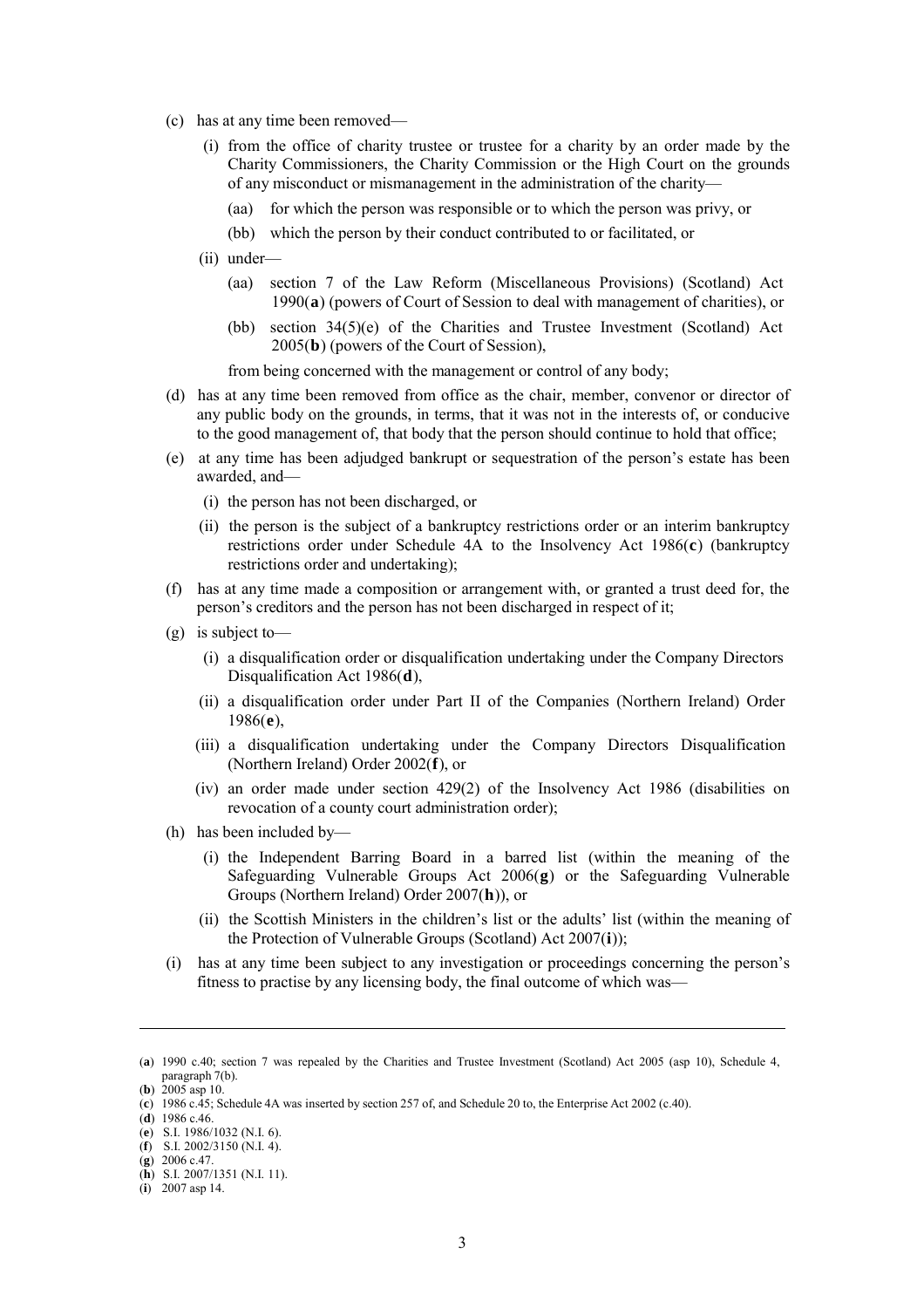- (i) the person's suspension from a register held by the licensing body, and that suspension has not been terminated,
- (ii) the person's erasure from a register held by the licensing body or a decision that had the effect of preventing the person from practising the profession licensed or regulated by the licensing body, or
- (iii) a decision that had the effect of only allowing the person to practise that profession subject to conditions, and those conditions have not been lifted;
- (j) has at any time been subject to any investigation or proceedings concerning the person's fitness to practise by the General Council, in the course of which or where the final outcome has been that—
	- (i) the person's registration in the register has been suspended (including by an interim suspension order or an order under section 38 of the Act(**a**) (power to order immediate suspension etc. after a finding of impairment of fitness to practise)) and that suspension has not been terminated,
	- (ii) the person has been erased from the register (for a reason connected to the person's fitness to practise), or
	- (iii) the person's registration in the register has been made conditional upon their compliance with any requirement (including by an order for interim conditional registration or an order under section 38 of the Act) and that requirement has not been lifted;
- (k) has at any time been subject to any investigation or proceedings relating to an allegation that the person's entry in the register was fraudulently procured, the final outcome of which was the erasure of the person from the register;
- (l) has in the course of proceedings concerning the person's fitness to practise agreed to comply with undertakings, in accordance with rules under paragraphs 1(2A) to (2D) of Schedule 4 to the Act (procedure and evidence before the Investigation Committee, Interim Orders Tribunals and Medical Practitioners Tribunals) and the undertakings continue to apply:
- (m) is or has been subject to any investigation or proceedings concerning the person's fitness to practise by—
	- (i) any licensing body, or
	- (ii) the General Council,

and the Privy Council is satisfied that the person's membership of the General Council would be liable to undermine public confidence in the regulation of the medical profession; or

(n) has at any time been convicted of an offence elsewhere than in the United Kingdom and the Privy Council is satisfied that the person's membership of the General Council would be liable to undermine public confidence in the regulation of the medical profession.

#### **Removal of members from office**

**6.**—(1) A member shall be removed from office by the Privy Council, if—

- (a) the member resigns, which a member may do at any time by a notice in writing to the Privy Council;
- (b) in the case of—
	- (i) a registrant member, that member is erased from the register for a reason not connected to the member's fitness to practise, or

<sup>(</sup>**a**) Section 38 is as substituted by S.I. 2002/3135.

<sup>(</sup>**b**) Paragraph 1(2A) was inserted by S.I. 2006/1914.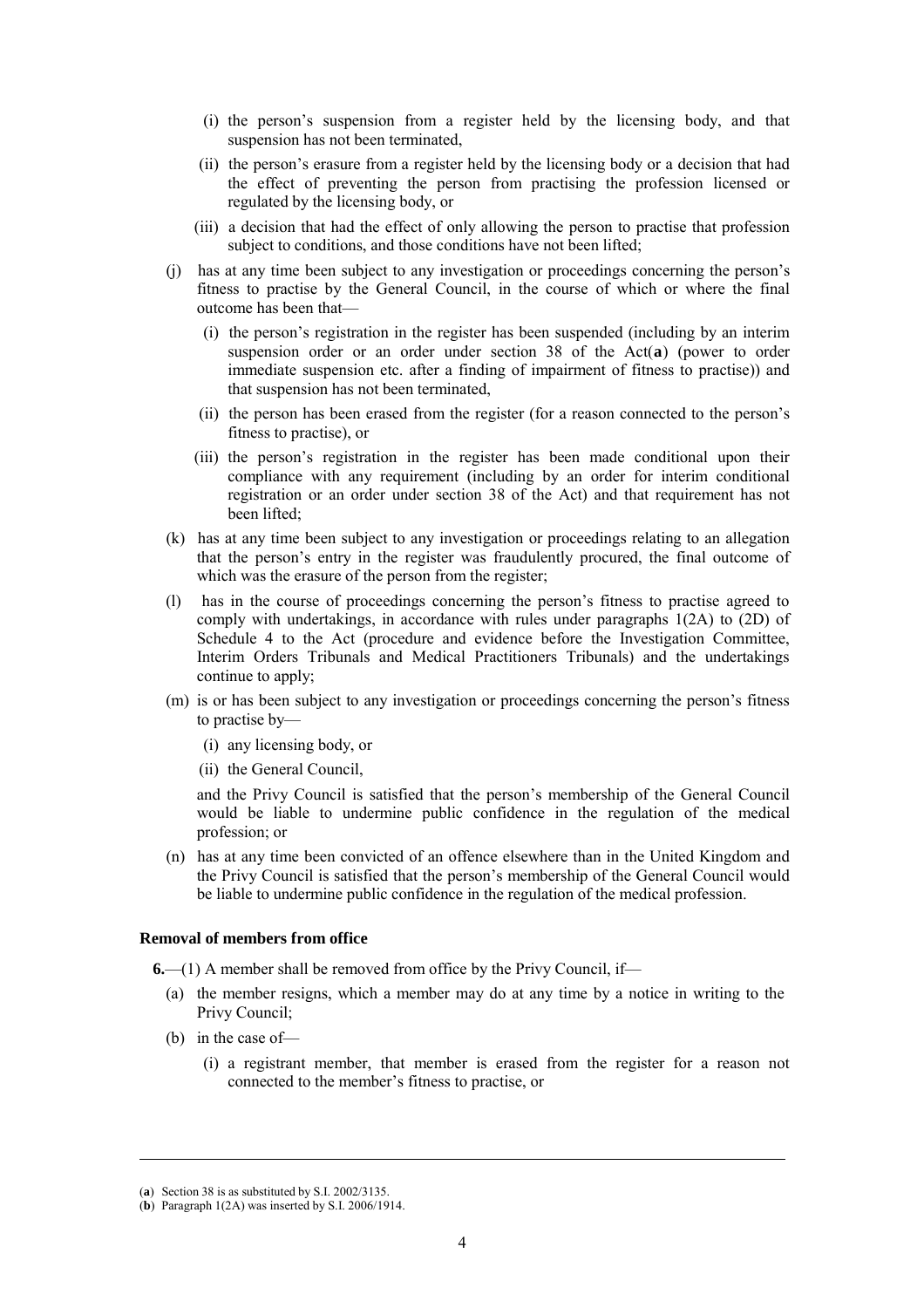- (ii) a lay member, that member becomes a person who no longer satisfies the criteria for being a lay member in paragraph  $1A(1)(b)$  of Schedule 1 to the Act(**a**) (membership: general);
- (c) the member becomes a person of the type mentioned in article  $5(a)$ , (b) or (e) to (h) (irrespective of whether or not they subsequently cease to be a person of the type mentioned in those provisions);
- (d) the member becomes a person of the type mentioned in article  $5(c)$  or (d);
- (e) in the case of a registrant member, the member has become the subject of any investigation or proceedings concerning the member's fitness to practise by the General Council, as a result of which—
	- (i) the member's registration in the register is suspended,
	- (ii) the member is erased from the register, or
	- (iii) the member's registration in the register has been made conditional upon the member's compliance with any requirement,

and the proceedings relating to that particular sanction have reached their final outcome;

- (f) in the case of a registrant member, the member has become the subject of any investigation or proceedings relating to an allegation that the person's entry in the register was fraudulently procured or incorrectly made, the final outcome of which is the removal of the person's entry in the register;
- (g) in the case of a registrant member, the member has in the course of proceedings concerning the member's fitness to practise agreed to comply with undertakings, in accordance with rules under paragraphs 1(2A) to (2D) of Schedule 4 to the Act (procedure and evidence before the Investigation Committee, Interim Orders Tribunals and Medical Practitioners Tribunals);
	- (h) the Privy Council is satisfied that the member's level of attendance at meetings of the General Council falls below a minimum level of attendance acceptable to the Privy Council, having regard to—
		- (i) any recommended minimum levels of attendance that the General Council have set in their standing orders, and
		- (ii) whether or not there were reasonable causes for the member's absences;
	- (i) the Privy Council is satisfied the member has failed, without reasonable cause, to undertake satisfactorily the requirements with regard to education and training for members that apply to that member and which the General Council have included in their standing orders;
	- (j) the Privy Council is satisfied that the member is no longer able to perform their duties as a member of the General Council because of adverse physical or mental health;
	- (k) the Privy Council is satisfied that the member's continued membership of the General Council would be liable to undermine public confidence in the regulation of the medical profession.

(2) A member who becomes, or may be about to become, a person to whom paragraph (1)(b) to (g) applies must notify the Privy Council and the General Council in writing of that fact as soon as the person becomes aware of it.

(3) Any member or employee of the General Council may notify the Privy Council if they are of the view that the Privy Council may need to exercise its functions under paragraph (1).

(4) The chair shall notify the Privy Council if the chair is aware that—

(a) a member has become, or may be about to become, a person to whom paragraph  $(1)(b)$  to (g) applies; and

<sup>(</sup>**a**) Paragraph 1A was inserted by S.I. 2008/1774.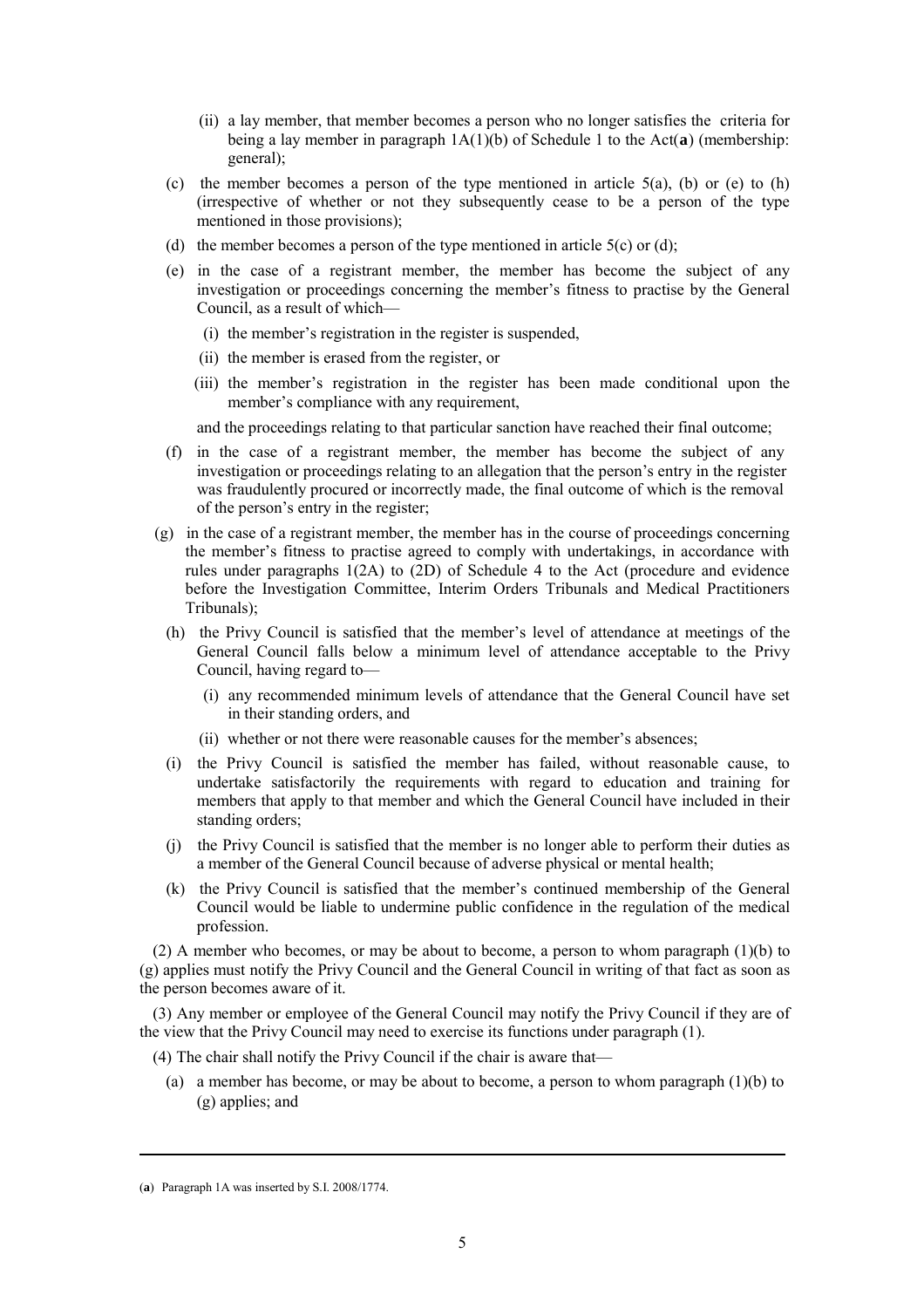(b) that member has not notified the Privy Council in writing of that fact and the chair is not satisfied that the member will do so immediately.

#### **Suspension of members from office**

**7.**—(1) The Privy Council may suspend a member from office by a notice in writing served on the member—

- (a) if the Privy Council has reasonable grounds for suspecting that the member has become a person to whom article  $6(1)(b)(ii)$  to (d) applies, for the purposes of determining whether or not the member has become such a person;
- (b) while the Privy Council is considering whether or not it is satisfied as to the matters set out in article  $6(1)(h)$  to  $(k)$ ;
- (c) if the member is subject to any investigation or proceedings concerning the member's fitness to practise by—
	- (i) any licensing body, or
	- (ii) the General Council,

and the Privy Council is satisfied that it would not be appropriate for the member to continue to participate in proceedings of the General Council while the investigation or proceedings concerning the member's fitness to practise is or are ongoing;

- (d) if the member is subject to any investigation or proceedings concerning whether the member's entry in the register was fraudulently procured or incorrectly made and the Privy Council is satisfied that it would not be appropriate for the member to continue to participate in proceedings of the General Council while the investigation or proceedings concerning the member's entry in the register is or are ongoing; or
- (e) if the member is subject to any investigation or proceedings in the United Kingdom relating to a criminal offence, or in any other part of the world relating to an offence which, if committed in any part of the United Kingdom, would constitute a criminal offence, and—
	- (i) either—
		- (aa) the investigation or proceedings relate to an offence involving dishonesty or deception, or
		- (bb) the final outcome of the investigation or proceedings may be that the person is sentenced to a term of imprisonment or detention, and
	- (ii) the Privy Council is satisfied that it would not be appropriate for the member to continue to participate in proceedings of the General Council while the investigation or proceedings is or are ongoing.

(2) The Privy Council shall suspend a registrant member from office by a notice in writing served on the member if the member is the subject of an order under section 38 or 41A of the Act(**a**) (power to order immediate suspension etc. after a finding of impairment of fitness to practise, and interim orders).

(3) The notice in writing under paragraph (1) or (2) shall set out the reasons for the suspension and the duration of the period of suspension, which shall (in the first instance) not be for more than 6 months.

(4) The Privy Council may stay its consideration under paragraph (1) of whether or not to suspend a member while the General Council considers whether or not to suspend the member provisionally under standing orders of the General Council.

(5) If a member has been suspended provisionally under standing orders of the General Council—

<sup>(</sup>**a**) Sections 38 and 41A were substituted by S.I. 2002/3135, and section 41A has since been amended by S.I. 2006/1914.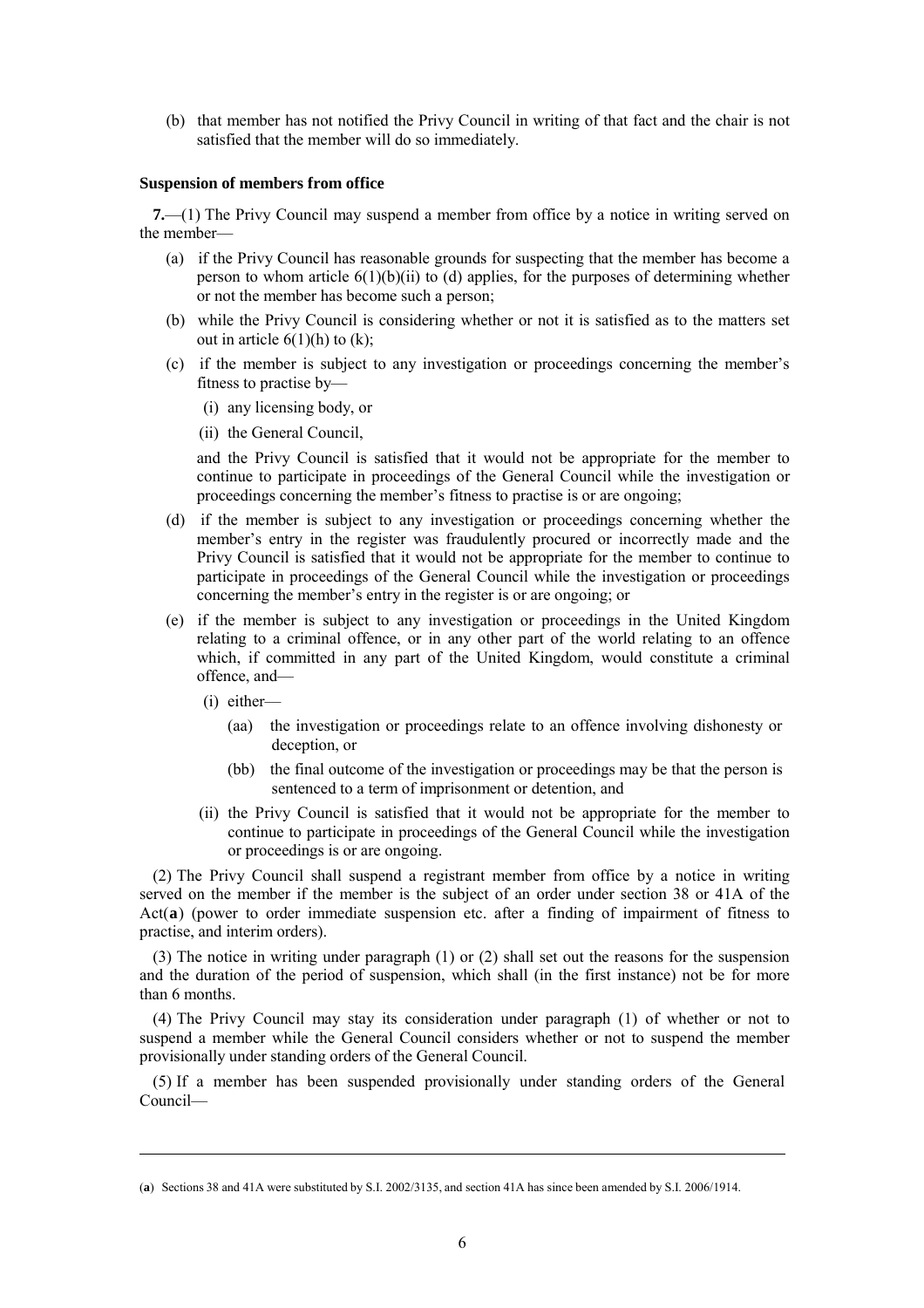- (a) the General Council shall notify the Privy Council in writing of the provisional suspension as soon as is reasonably practicable; and
- (b) the Privy Council shall consider the matter with a view to determining whether or not to suspend the member under paragraph (1) or to remove the member under article 6(1).

(6) If after considering the matter under paragraph (5)(b), the Privy Council decides not to suspend the member, and not to remove the member from office, the General Council must terminate their provisional suspension of the member under their standing orders.

(7) The Privy Council—

- (a) may at any time review a suspension of a member by it; and
- (b) shall review any suspension of a member by it after 3 months from the start of the period of suspension, if requested to do so by the suspended member.

(8) Following a review, the Privy Council may—

- (a) terminate the suspension;
- (b) if that review is within 3 months of the end of a period of suspension, extend the suspension for a further period of up to 6 months from the date on which the suspension would otherwise come to an end.

(9) The Privy Council shall notify the suspended member in writing of the outcome of any review and that notice in writing shall include the reasons for any decision taken.

# PART 3

## Chair of the General Council

#### **Appointment, term of office and cessation of office of the chair**

**8.**—(1) The General Council shall appoint as their chair the member they elect from among their number to be chair.

(2) The term of office of a chair shall be determined by the General Council on appointment, but it shall be for a period that is no longer than the period between the chair's date of appointment as chair and the date on which the chair's term of office as a member is due to expire (irrespective of whether or not they are thereafter reappointed as a member).

- (3) A member serving as chair shall cease to be chair—
	- (a) on ceasing to be a member;
	- (b) if the member resigns as chair, which the member may do at any time by a notice in writing to the General Council;
	- (c) if the member's membership of the General Council is suspended by the Privy Council; or
	- (d) if a majority of the General Council, excluding the chair (but not simply a majority at a quorate meeting), votes to terminate the member's appointment as chair.

#### **Transitional arrangements in respect of the first chair of the General Council in 2009**

**9.** Notwithstanding article 8(1) and (2), the person who was president of the General Council on 31st December 2008 shall, if reappointed to serve as a member of the General Council from 1st January 2009, be appointed by the General Council to serve as the chair of the General Council as constituted on 1st January 2009 for a term of six months.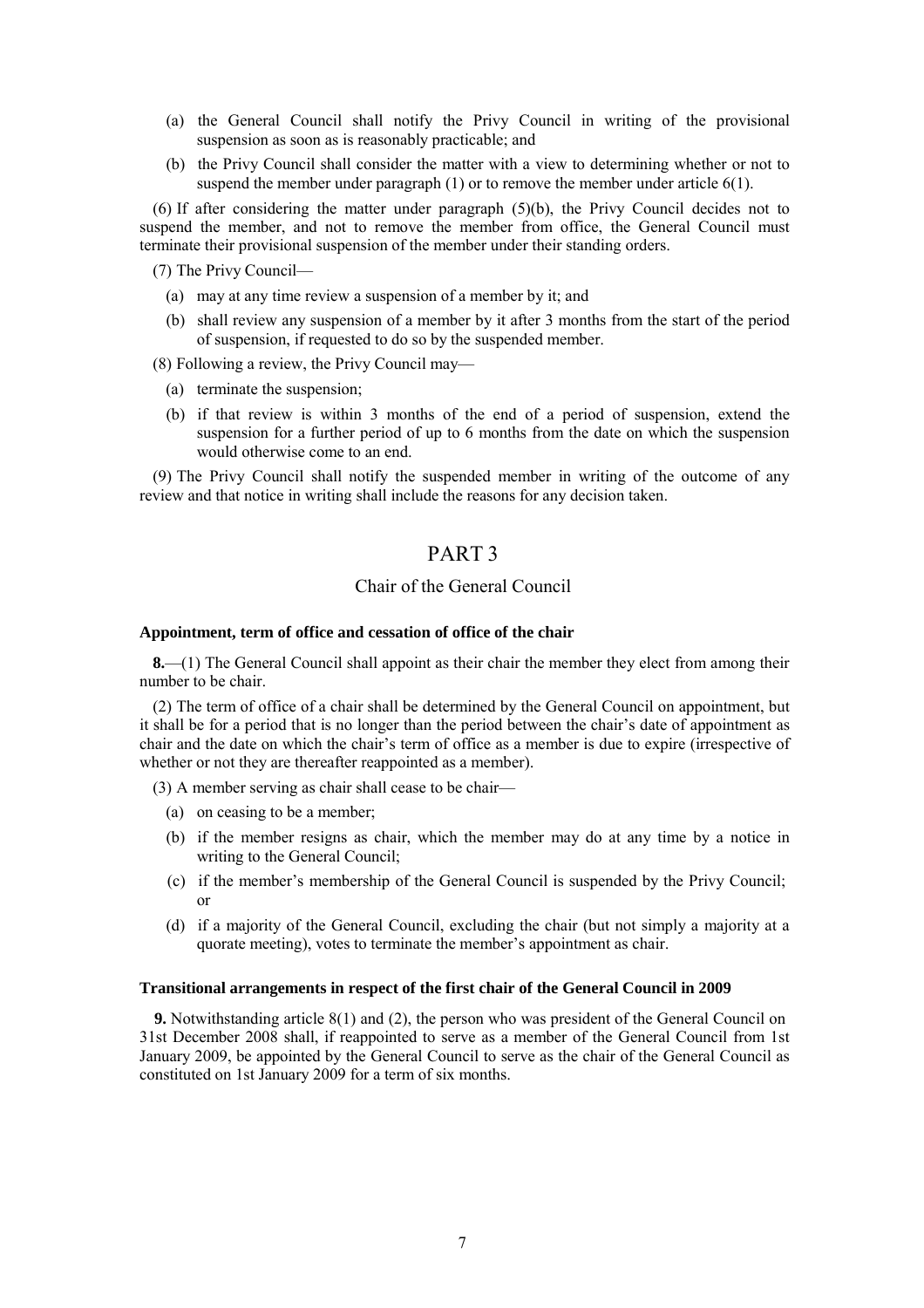#### **Deputising arrangements in respect of the chair**

**10.**—(1) Subject to paragraph (2), if, for any reason, the chair is absent from a meeting of the General Council, the members who are present at that meeting shall nominate one of their number to serve as chair at that meeting.

- (2) If, for any reason—
	- (a) the General Council is on notice that their chair is likely—
		- (i) to be absent for more than one meeting of the General Council, or
		- (ii) to be unavailable to perform the duties of a chair for more than one month; or
	- (b) the office of chair is vacant,

the General Council may nominate a member ("deputy chair") to serve as chair during the absence or unavailability of the chair or the vacancy.

(3) A member serving as deputy chair shall cease to be deputy chair—

- (a) in the case of—
	- (i) the absence or unavailability of the chair, once the chair notifies the General Council that they are able to resume their duties, or
	- (ii) the office of chair being vacant, once the vacancy is filled;
- (b) if the member ceases to be a member;
- (c) if the member resigns as deputy chair, which the member may do at any time by a notice in writing to the General Council;
- (d) if the member's membership of the General Council is provisionally suspended by the General Council or suspended by the Privy Council; or
- (e) if the General Council votes (by a majority at a quorate meeting) to terminate the member's appointment as deputy chair.

# PART 4

## Proceedings of the General Council

#### **Quorum of the General Council**

**11.** The quorum of the General Council shall be 14.

#### **Effect of vacancies etc. on the validity of proceedings**

**12.**—(1) The validity of any proceedings of the General Council shall not be affected by—

- (a) any vacancy among the members of the General Council;
- (b) any defect in the appointment of a member of the General Council;
- (c) a member whom the Privy Council must remove from the General Council under article  $6(1)(b)$  to (g) participating in the proceedings;
- (d) a member whom the Privy Council has removed under article 6(1) having participated in the proceedings; or
- (e) a member who has been provisionally suspended by the General Council under their standing orders or suspended by the Privy Council under article 7(1) or (2) having participated in the proceedings.

(2) Notwithstanding paragraph (1)(c), a member whom the Privy Council must remove from the General Council under article 6(1)(b) to (g) is not entitled to participate in proceedings of the General Council, pending the member's removal from the General Council by the Privy Council.